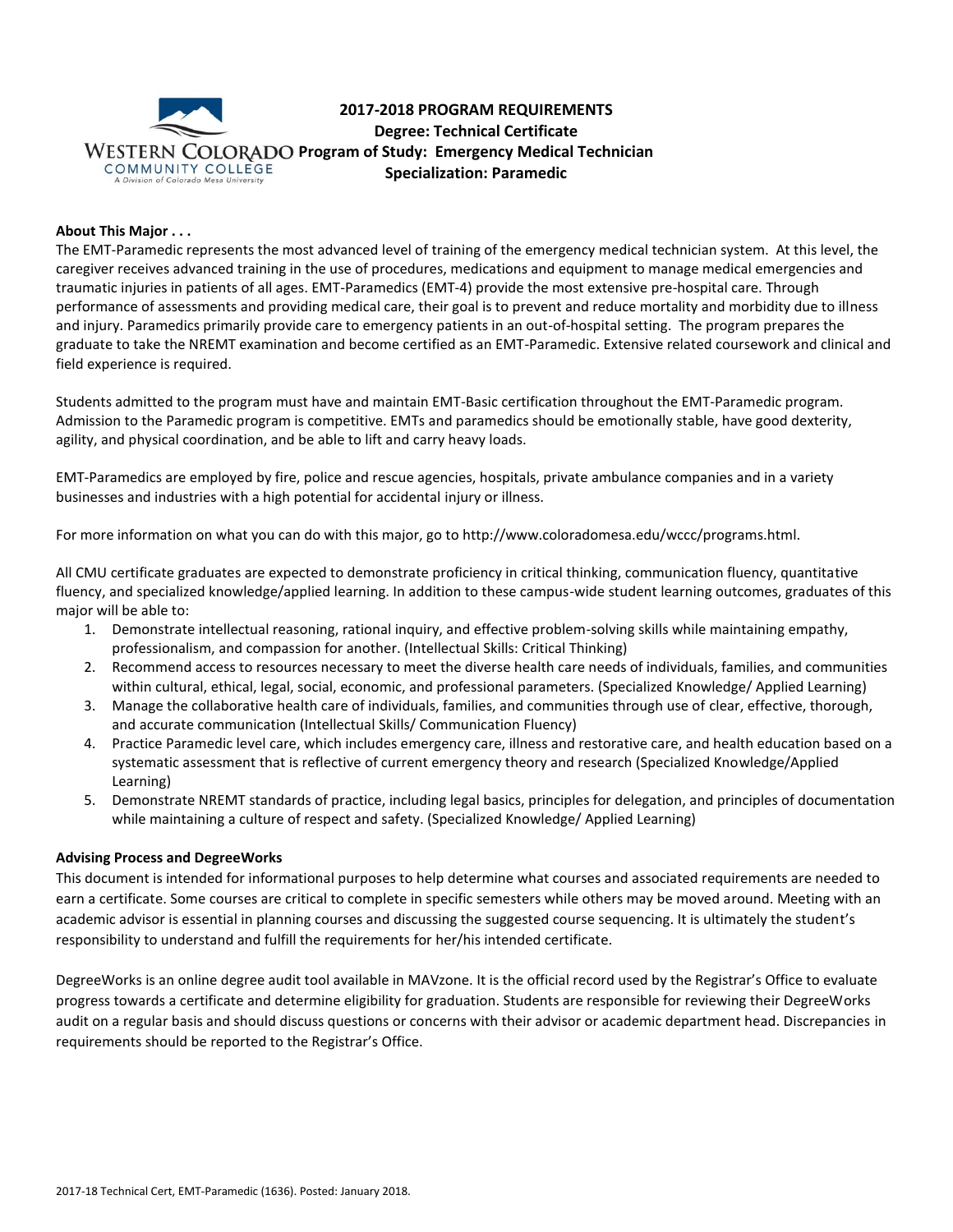# **Graduation Process**

Students must complete the following in the first two months of the semester prior to completing their certificate requirements (for one semester certificates complete in the first week of class):

- Review their DegreeWorks audit and create a plan that outlines how unmet requirements will be met in the final semester.
- Meet with their advisor and modify their plan as needed. The advisor must approve the final plan.
- Submit the "Intent to Graduate" form to the Registrar's Office to officially declare the intended graduation date and commencement ceremony plans.
- Register for all needed courses and complete all requirements for each degree sought.

Submission deadlines and commencement details can be found at [http://www.coloradomesa.edu/registrar/graduation.html.](http://www.coloradomesa.edu/registrar/graduation.html)

If a student's petition for graduation is denied, it will be her/his responsibility to consult the Registrar's Office regarding next steps.

## **INSTITUTIONAL CERTIFICATE REQUIREMENTS**

The following institutional requirements apply to all CMU technical certificates. Specific programs may have different requirements that must be met in addition to institutional requirements.

- Consists of 5-59 semester hours.
- Primarily 100-200 level courses.
- At least fifty percent of the credit hours must be taken at CMU.
- 2.00 cumulative GPA or higher in all CMU coursework.
- A grade lower than "C" will not be counted toward meeting the requirements.
- A course may only be used to fulfill one requirement for each degree/certificate.
- Non-traditional credit, such as advanced placement, credit by examination, credit for prior learning, cooperative education and internships, cannot exceed twenty-five percent of the semester credit hours required for a technical certificate.
- Pre-collegiate courses (usually numbered below 100) cannot be used for graduation.
- Capstone exit assessment/projects (e.g., Major Field Achievement Test) requirements are identified under Program-Specific Certificate Requirements.
- The Catalog Year determines which program sheet and certificate requirements a student must fulfill in order to graduate. Visit with your advisor or academic department to determine which catalog year and program requirements you should follow.
- See "Requirements for Undergraduate Degrees and Certificates" in the catalog for a complete list of graduation requirements.

# **PROGRAM-SPECIFIC CERTIFICATE REQUIREMENTS**

- 45 semester hours for the Technical Certificate in EMT Paramedic.
- 2.00 cumulative GPA or higher in all coursework.
- 2.00 cumulative GPA or higher in coursework toward the major content area.